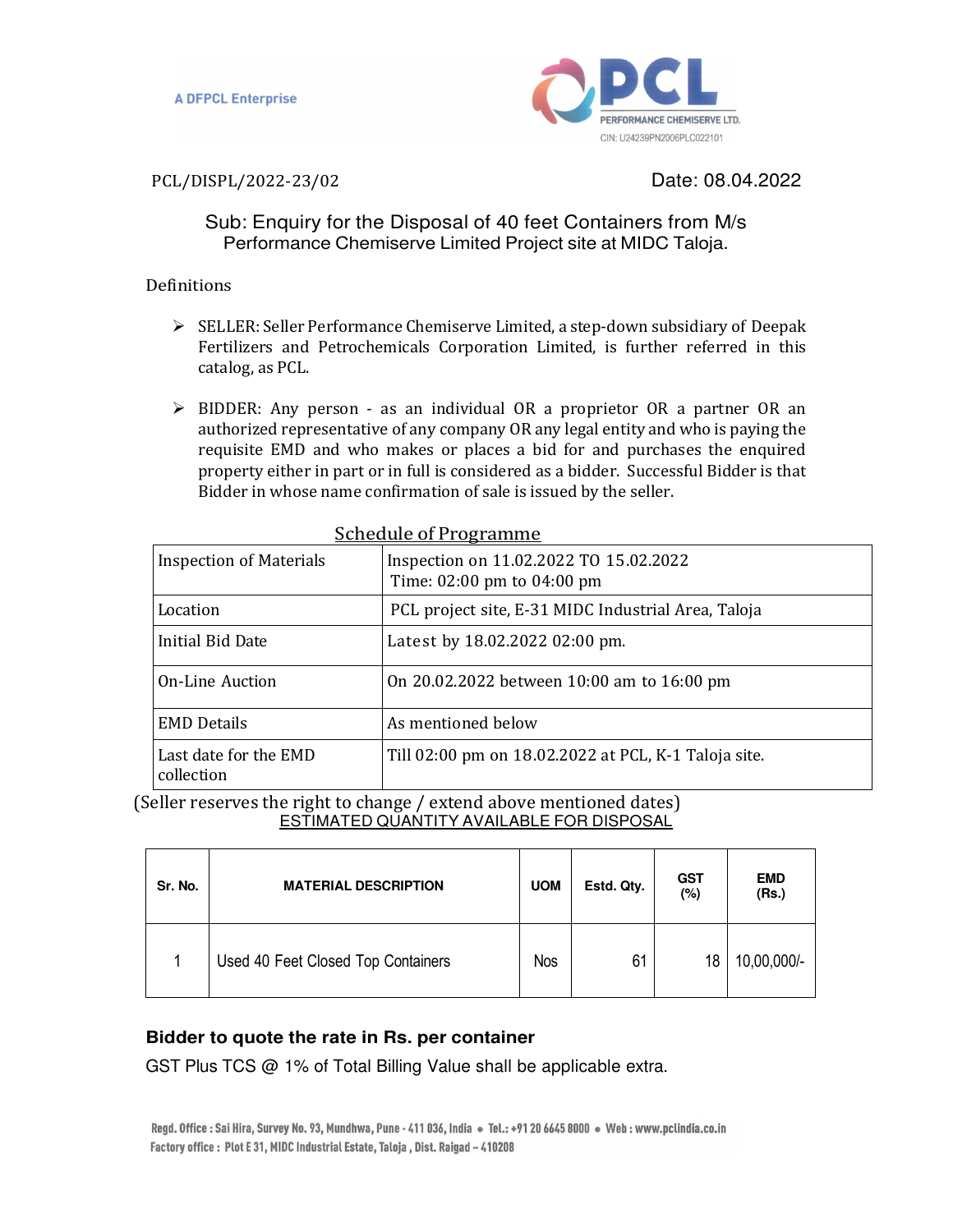

The other terms and conditions of the Enquiry are as follows:

## **01.** BID VALIDITY:

This bid will be valid for a period of 03 weeks from the date of enquiry, means all available container quantities shall be lifted by you on instructions.

#### **02.** QUANTITY:

The quantity mentioned above is tentative and minimum quantity to be disposed off is not binding upon us.

## **03.** SECURITY DEPOSIT:

Earnest Money Deposit (EMD) amount of Rs. 10,00,000/- is to be deposited at the time of tendering which will be kept as Security Deposit in case of bidder being successful for the order. No interest will be payable by us on this Security Deposit, and it will be refunded to you only after the successful completion of the Contract. Our Bank details for RTGS/NEFT:

Bank details for RTGS of EMD Name of the Bank: Bank of Baroda, Vashi Branch, Navi Mumbai-400703 Account Number : 25340200000197 IFS Code : BARB0VASHIX

## **04.** PAYMENT:

You shall make full payment (including GST and TCS) by RTGS in favor of M/s. Performance Chemiserve Limited in advance against each lot to be lifted as per the Intimation received by you from time to time. Payment against materials to be lifted will not be adjusted against Security Deposit remitted by you as mentioned above in clause No.3 of this document. Our Bank details for RTGS/NEFT:

Bank details for RTGS of EMD

Name of the Bank: Bank of Baroda, Vashi Branch, Navi Mumbai-400703 Account Number : 25340200000197 IFS Code : BARB0VASHIX

## **05.** DELIVERY:

In case of the order is placed on you, you shall arrange to collect the material from our Project Site, within 4 working days from the date of intimation for every lot by our Job Co-Ordinator. Any deviation from the instructions may lead to cancellation of Sale Order with forfeiting of EMD.

**06.** In case of repetitive instances of delivery not being taken by you within 4 working days from the date of intimation, we shall be free to finalize with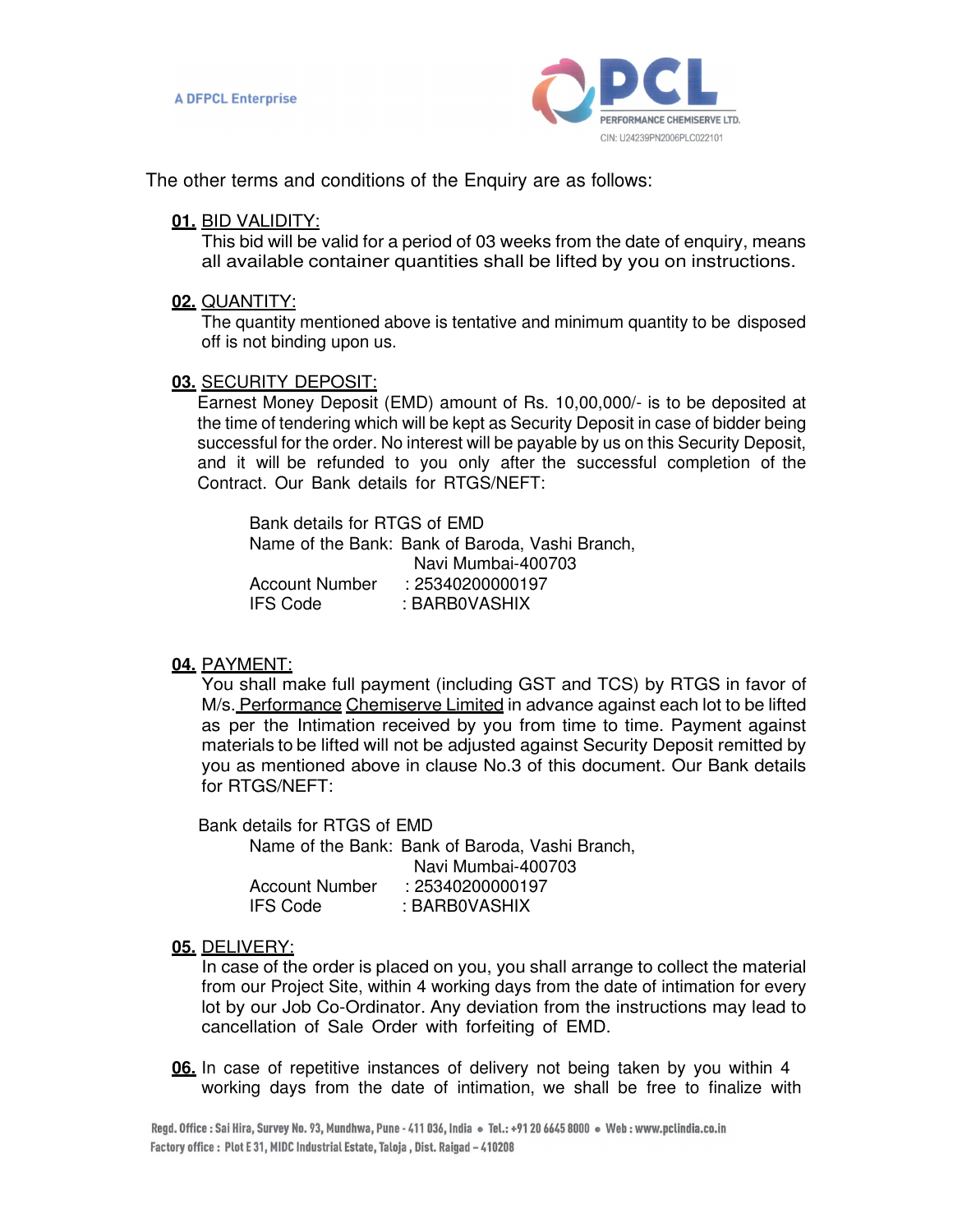

another contractor and your Security Deposit will stand forfeited. Our decision in this regard will be final and binding on you.

- **07.** While taking delivery of the material, the person who has signed tender should come for collection of the material or send authorized representative whose specimen signature is duly attested by him.
- **08.** The loading and unloading arrangements like manpower, authorized transportation etc. as required will be arranged by you, at your cost. The material will be available on AS IT IS WHERE IT IS BASIS at our Project Site at Taloja. Cutting of Containers shall not be permitted. By accepting the Terms and conditions of this enquiry, BIDDER has made his assessment of the goods intended to be disposed-off.
- **09.** The material shall be disposed and invoiced in "number(s)". Tare weight, Gross Weight and Net weight shall be taken for reference purpose only.
- **10.** The material will be lifted the following address

Performance Chemiserve Limited

a) Survey Nos. 90/2, 90/3 & 90/4 located at Village Tondre, Tal-Panvel,Near MIDC Taloja (Area 2) + Survey No 60/3/A/2 and Survey No 118/1/2 Village Tondre, Tal-Panvel, Near MIDC Taloja (Area 3) – 61 Nos

during working hours, i.e., from 9.30 hrs. to 16.00 Hours in working days only. Delivery will not be given on Saturdays, Sundays, and Holidays.

- **11.** At the time of delivery, if it is found that certain useful material not belonging to the lot is mixed up, the same will be removed by us.
- **12.** Any dispute pertaining to delivery of the material will be referred to Project Sector Head of our Company or his representative and his decision will be final and binding.
- **13.** Movement of tenderer or his representative / labour for removal of vehicle will be restricted. PCL will not be responsible for any injury /mishap caused to such representative / labour.
- **14.** All statutory rules, regulations like contract Labour Laws, Minimum Wages, P.F.,ESIC etc.as applicable from time to time, will be strictly complied with you. Safety Rules & Regulation prevalent at our Project Site will be followed by you. All documentation/record keeping relating to Statutory Authority will be your responsibility.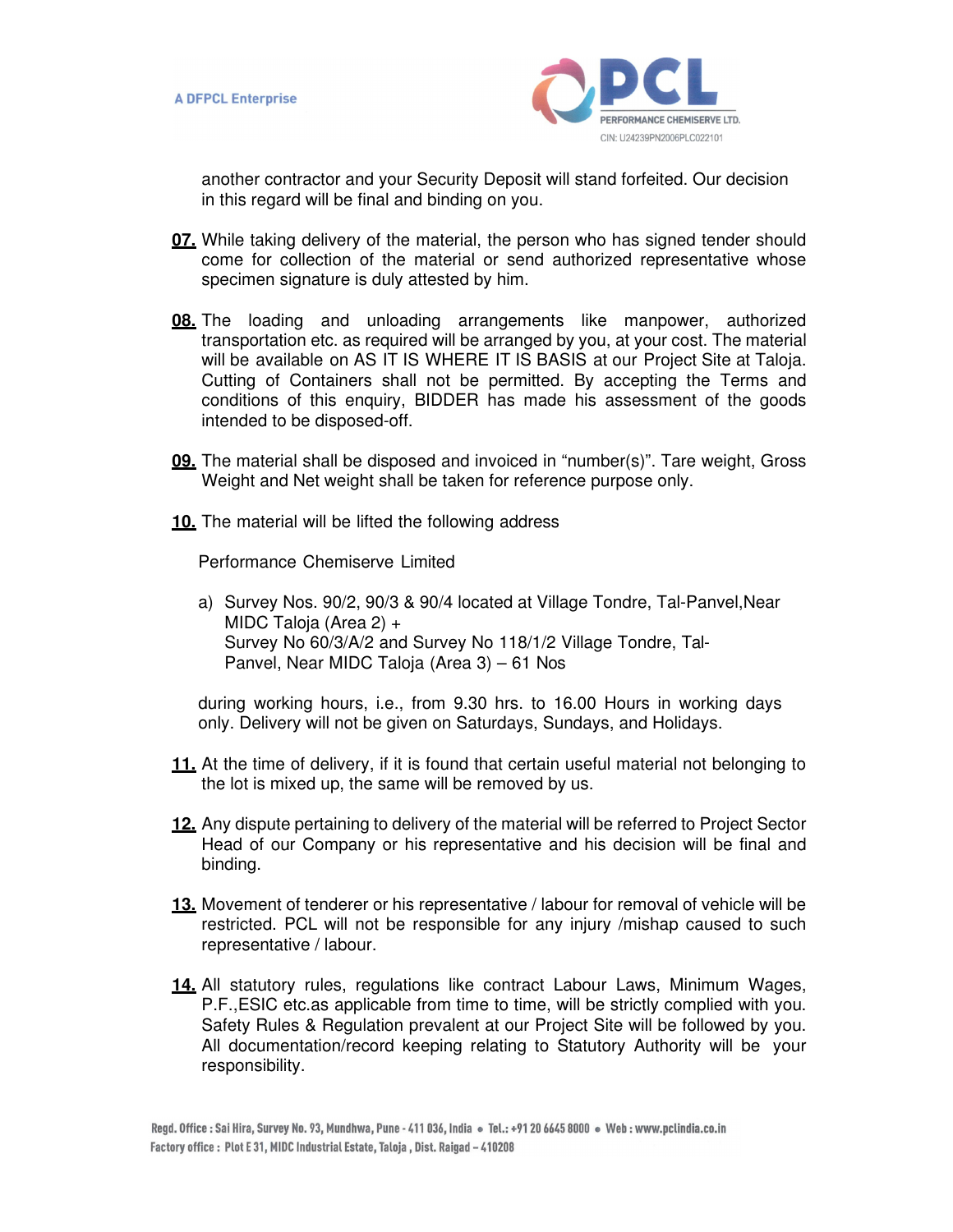

- **15.** In case you could not lift the entire available quantity during the contract period OR as per schedule given by Job Co-Ordinator, 25% of your EMD will be forfeited.
- **16.** Job Co-Ordinator Mr. Rajan Grover, AGM Stores Phone. +91-8850782373 E-mail: rajan.grover@dfpcl.com

**17.** Termination of Contract -

- PCL reserves the right to terminate the contract at any time on the following ground.
- Unsatisfactory execution or performance of the contract by the Bidder.
- For improper behavior of the bidder or by his employees / agents / representatives or breach of the terms and conditions of the contract.
- Or for the reason, whatsoever, as may deem fit to PCL for termination of the contract.
- Non-fulfillment of submission of statutory details, GST tax compliance before dispatch of materials.

**18.** FORCE MEASURE

Any delay in or failure of the performance of either party hereto shall not constitute default hereunder or give rise to any claims for damage, if any, to the extent such delays/failure of performance is caused by occurrences such as Acts of God or an enemy, expropriation or confiscation of facilities by Governmental Authority, acts of war, rebellion, sabotage or fires, floods, explosions, riots, or strikes.

- **19.** All other terms and conditions are attached as Annexure 1.
- **20.** Kindly return the copy of this document (including Annexure 1) duly Signed & stamped by you as a token of your unconditional acceptance of above terms and conditions.

Thanking you,

Yours faithfully,

For Performance Chemiserve Limited

Authorized Signatory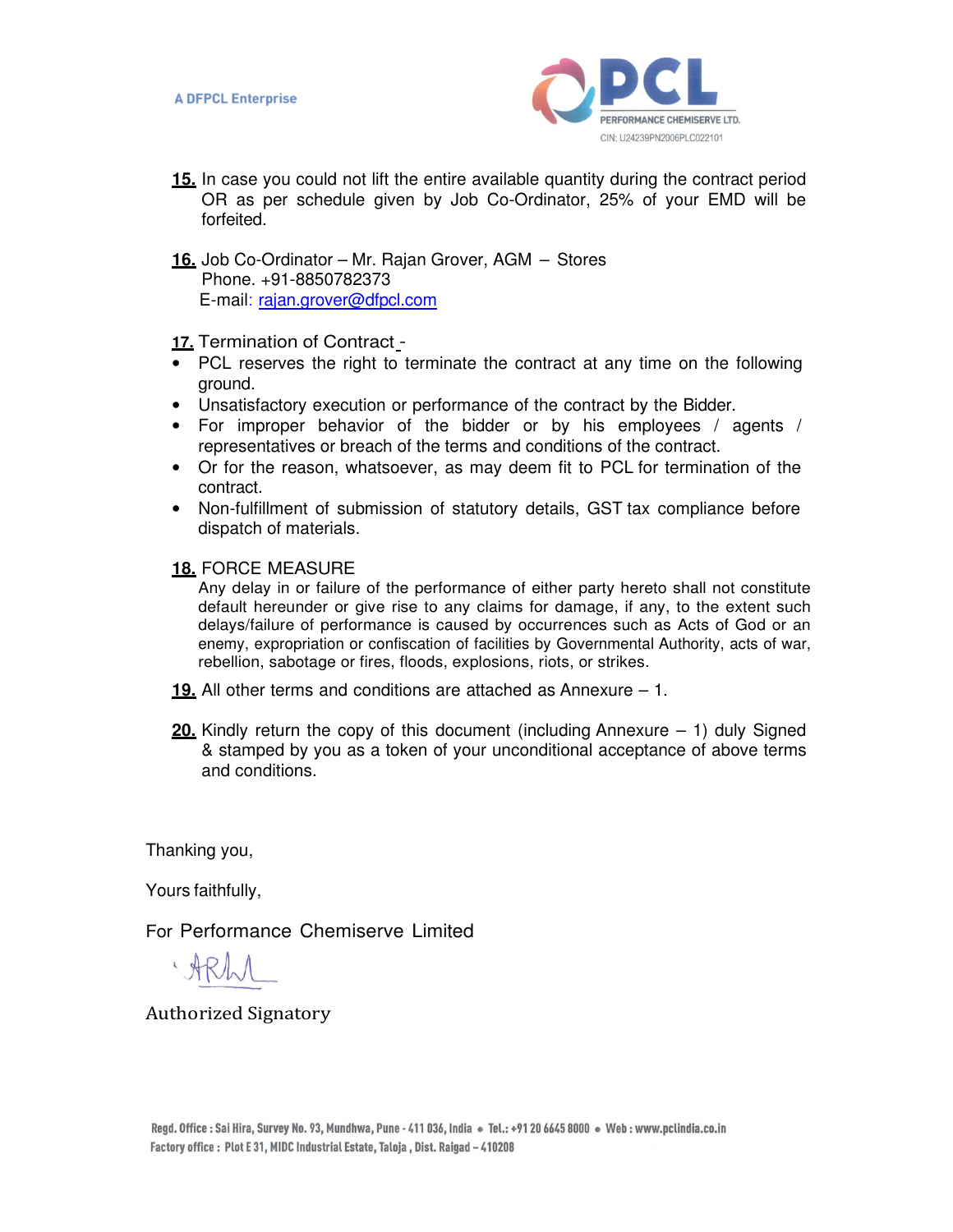

#### Annexure - 1 (Other Terms and Conditions)

#### 1.0 Payment

1.1 All payments shall be made by RTGS in favor of Performance Chemiserve Limited.

Our Bank details for RTGS/NEFT:

Bank details for RTGS of EMD

Name of the Bank: Bank of Baroda, Vashi Branch, Navi Mumbai-400703 Account Number : 25340200000197 IFS Code : BARB0VASHIX

- 1.2 The EMD will be kept as Security Deposit. The Security Deposit shall be refunded only after satisfactory execution of Contract.
- 1.3 The cutting of material at PCL site is not allowed. However, in case, it is required for certain reasons, PCL shall review the same and decide if it to be allowed or not. The cutting, if required of the items will be allowed only acetylene cutting. Therefore, your bids should be based on acetylene cutting.
- 1.4 In the event of the failure of the Bidders (H1 Bidder) by way of a default in payment of the material being disposed or non-compliance or any of the terms mentioned herein, the contract will automatically stand terminated and the Security Deposit will stand forfeited for the breach of contract by the bidder. In this case, the company reserves the right to dispose of the balance material in the Lot and the said bidder will have no claim whatsoever.

#### 2.0 DELIVERY

- 2.1 On receipt of approval from competent authority for the disposal, the Seller will issue final Sale/ Delivery / Release Order to the Approved bidder thereby enabling him to lift the available materials within week time. Sale order validity would be 90 days.
- 2.2 The successful bidder shall not be entitled to choose or pick up any material from the lot. They must lift the entire material as available in the lot.
- 2.3 To facilitate PCL to complete the transaction before 4.30 P.M. the goods should be collected before 4 P.M. on any working day with prior appointment of the concerned department during the stipulated delivery days (except Saturdays, Sundays & Holidays). Please contact respective person for coordination. Successful bidders should ensure that the material clearance is as per the Seller's instructions. Neat and clean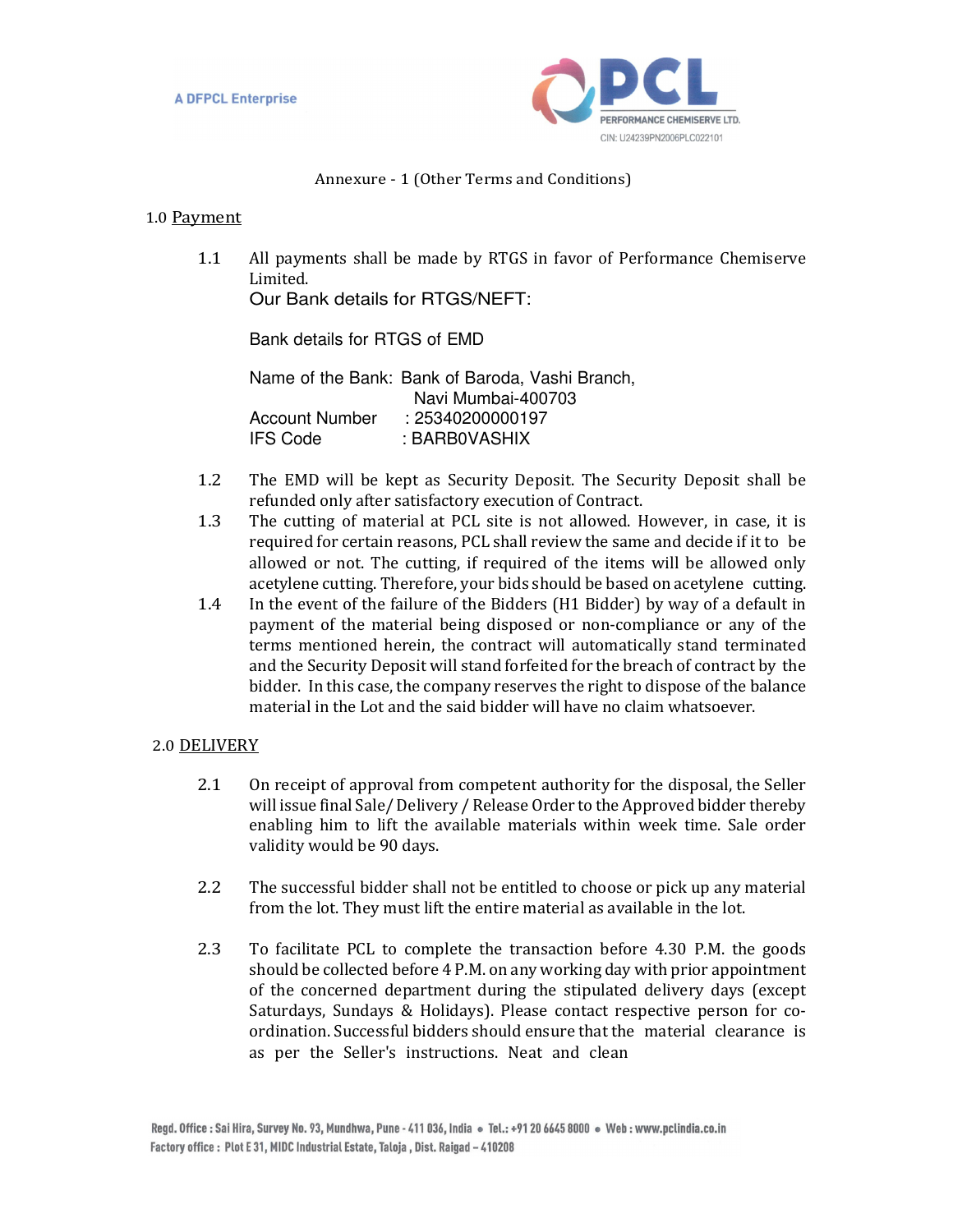

maintenance of the stockyard from where the material is lifted is the responsibility of the successful bidder. In the event of non-adherence to the above by the successful bidder, seller will reserve its rights to impose penalties/forfeiture of EMD and other payments collected. Weight recorded, wherever required at the Seller's premises / Sellers shall prevail.

- 2.4 The loading of the material will be in the presence of and after the approval / Authorization of PCL.
- 2.5 The Bidder shall be responsible to ensure that their employees follow safety regulations as per PCL stipulations and other statutory regulations. Bidder shall ensure that all his workmen on site use safety belts, gloves, helmets, masks etc., as necessary for their safety. The bidder shall be responsible to secure compliances with all Central and State laws as well as the rules, regulations, bye-law / notifications and orders of the local authorities and statutory bodies as may be in force from time to time. Bidder must comply with all statutory obligations like Labor License, Workman Compensation policy, ESIC, PF etc. whichever is applicable. In case of noncompliance of statutory obligations, the SELLER may stop delivery of the material or may forfeit EMD/Security Deposit.
- 2.6 The successful bidder will make his own arrangement for lifting, loading and transporting the material from the factory premises and he will not claim any sort of assistance whatsoever or charges from the company.
- 2.7 In case seller is unable to deliver the goods within the specified time due to unforeseen administrative reasons, then the seller shall grant suitable extension of delivery period to the Bidder without any penalties till the expiry of such extended period. In such eventuality, however, the Bidder shall not be entitled to claim any compensation for such delay.
- 2.8 If the goods sold or portion thereof remain un-cleared in the premises of the seller beyond the stipulated period, the sales proceeds of the un-lifted assets shall be forfeited, and the un-lifted portion of the assets may be removed at the risk and cost of the bidder.
- 2.9 While taking delivery of the material, it will be at the discretion of the seller or its authorized representative to direct the manner / order in which the materials or lots shall be removed. No segregation of the items of any lot is allowed inside the seller's premises.
- 2.10 Breaking / cutting may be allowed to the extent necessary for facilitating loading into vehicles as per the discretion of the seller. No gas cutting equipment's or any equipment, which are likely to cause damage, will be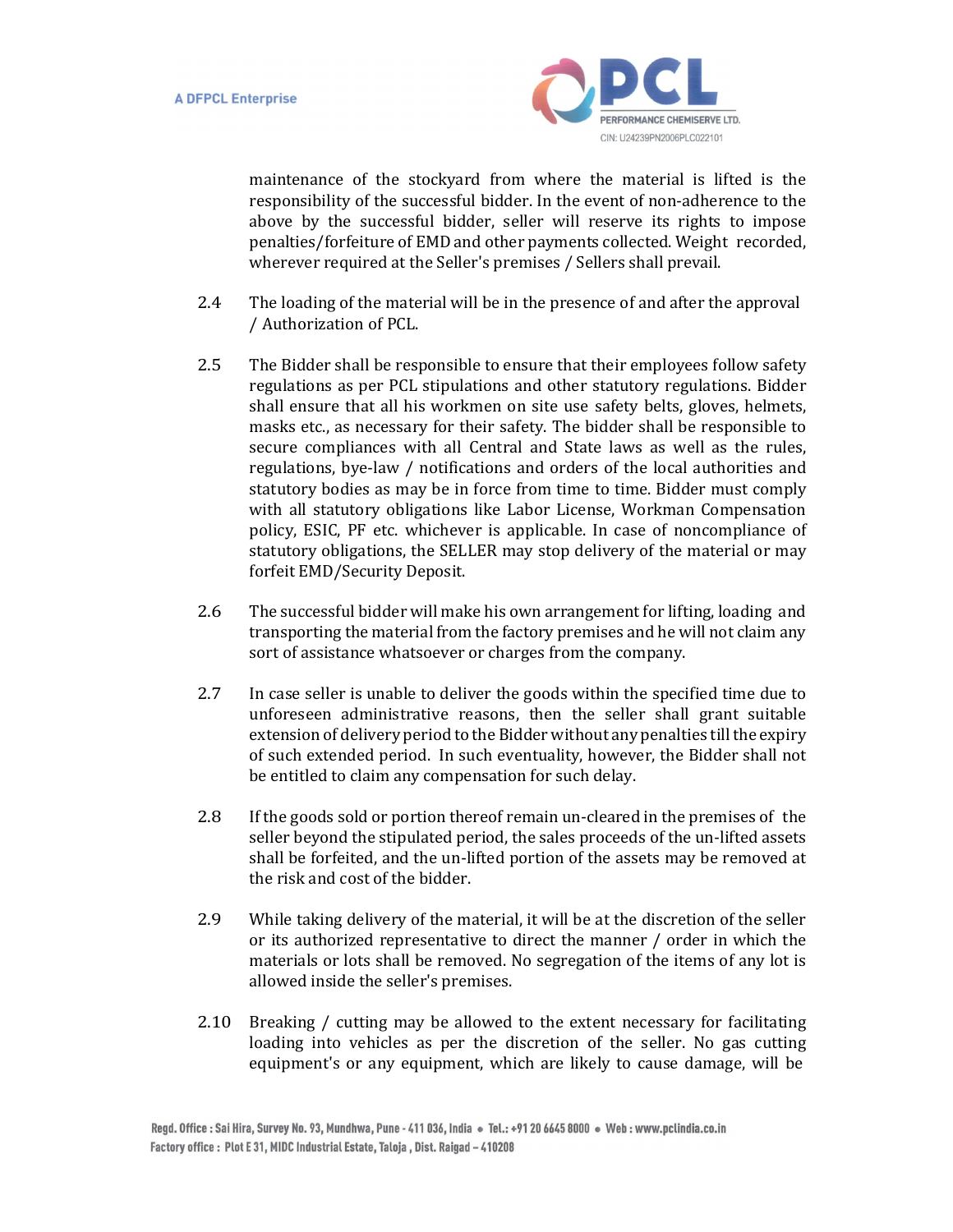

allowed in the premises. Only safe oxy-acetylene gas cutting equipment will be allowed with permission of seller. The decision of the seller or his authorized representative shall be final in this regard.

- 2.11 It will be successful Bidder's responsibility to weigh the empty Truck at the certified weighbridge of PCL and produce the weight certificate so that the weight of the empty truck will be deducted from the weight of the fully loaded truck.
- 2.12 Should the original Bidders wish to take delivery of the surplus material through a representative, he must authorize the latter by a letter of authority or continuing authority, which shall be presented to the seller. The seller may in his entire discretion decline to act on any such authority and it shall be for the Bidders to satisfy the seller that the authority is genuine. Delivery to such authorized person will constitute valid delivery and no claim shall lie against the seller on any account thereafter.
- 2.13 Once the goods / materials are taken out of the factory gate, Bidders will be solely responsible for all sorts of claims like shortage, missing parts, damage, incident, accident, loss of material etc.
- 2.14 Resale / Sale in transit will not be recognized. The Bidders shall not be entitled to resell any lot or part of a lot while goods are still lying within the premises of the seller and no delivery would be affected by the seller to any person other than the Bidders whose names are mentioned in the sale order/Delivery order.
- 2.15 Bidders and his men are subject to the security rule of seller in force while in the seller's premises. The Bidders/s, their workmen agents or representatives shall not commit any nuisance, theft or indulge in any antisocial activities in the seller's premises and the Bidders shall be liable for the good conduct, safety & discipline of his workmen. In case of any such activity, delivery will be suspended and strict action as per law will be taken including forfeiture of EMD.
- 2.16 While taking delivery of the material, the Bidders shall be responsible for any damage that may be done to premises / fittings of the SELLER during removing the lot or lots purchased by them. The SELLER may at its option arrange to make good such damages and the Bidders shall pay for the same on demand. If such payment is not made on demand, the SELLER may forfeit the EMD/Security Deposit or may stop delivery of the material till payment is made.
- 2.17 SELLER will not at any time be responsible for any injuries caused due to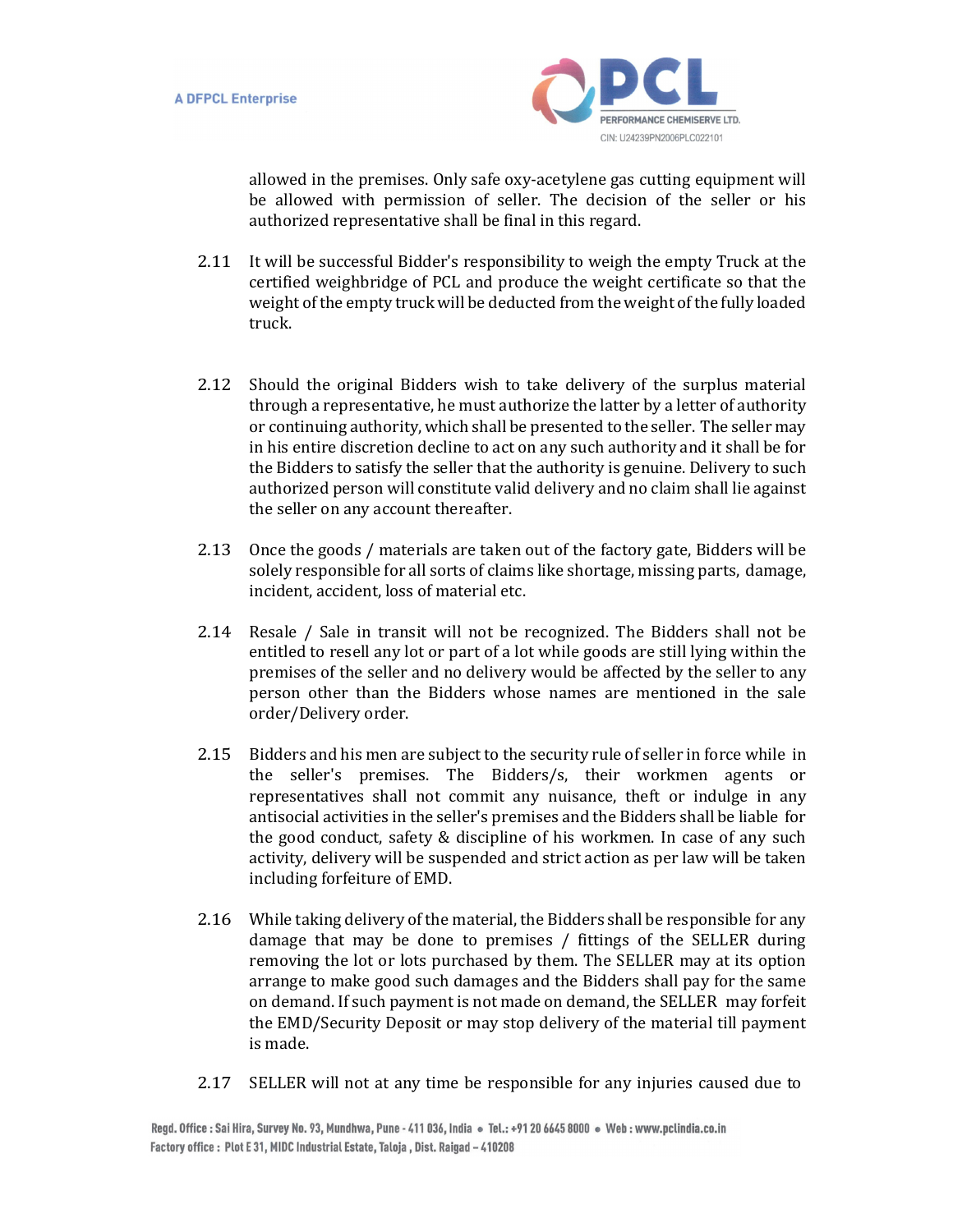

accident within its premises either to the bidder or his representative / labour etc., and the bidder will make proper arrangements for any claim arising out of the employment under any status. It is the responsibility of the bidder to provide necessary safety appliances (like hand gloves / safety shoes etc.,) to the labourers, who are engaged for loading the materials.

- 2.18 If any accident or damage to the property / life etc. arises by reason of any act of negligence / omission / default or non-compliance with any of the Terms & Conditions or statutory regulations or rules and regulations applicable within the Seller's premises, on the part of the Bidder / his representative or employees, resulting in death or injury to any persons or damages to the property of the SELLER or any third party, then in such an event the Bidder will have to pay compensation to such person including the employees of the SELLER for such accident or injury / death or damage caused to their employees or to any of the Seller's employees or to others or to the Seller's property. The Bidder shall in such event, keep the SELLER fully indemnified from any demand, claims or proceedings thereof.
- 2.19 In case the whole or any part of the goods sold remained uncleared, after due date as stated in the delivery schedule, the bidder shall have no claim whatsoever on the goods remaining uncleared and the amount paid to PCL will stand forfeited at the expiry of the said period. PCL shall have right to dispose of such goods in any manner they like. The bidder shall have no right whatsoever for any compensation on this account.
- 2.20 The bidder shall not be entitled to resell any lot or part of a lot while the goods are lying in the premises of the PCL and no delivery would be effected by the PCL to any person other than the bidder.
- 2.21 Disposal of material is to be done against advance payment made through RTGS by Contractor.

# 7.0 Disputes / Arbitration

- 3.1 In case of any dispute arising out of or relating to the terms of the sale order the matter shall be referred to one arbitrator appointed by Performance Chemiserve Limited. The arbitrator shall act in accordance with the provisions of Arbitration and Conciliation Act, 1996. The venue of arbitration shall be Mumbai.
- 3.2 An authorized official or any other person appointed by the seller shall decide any dispute arising between the successful bidder and seller. The decision of the Arbitrator shall be final and binding on both the parties.